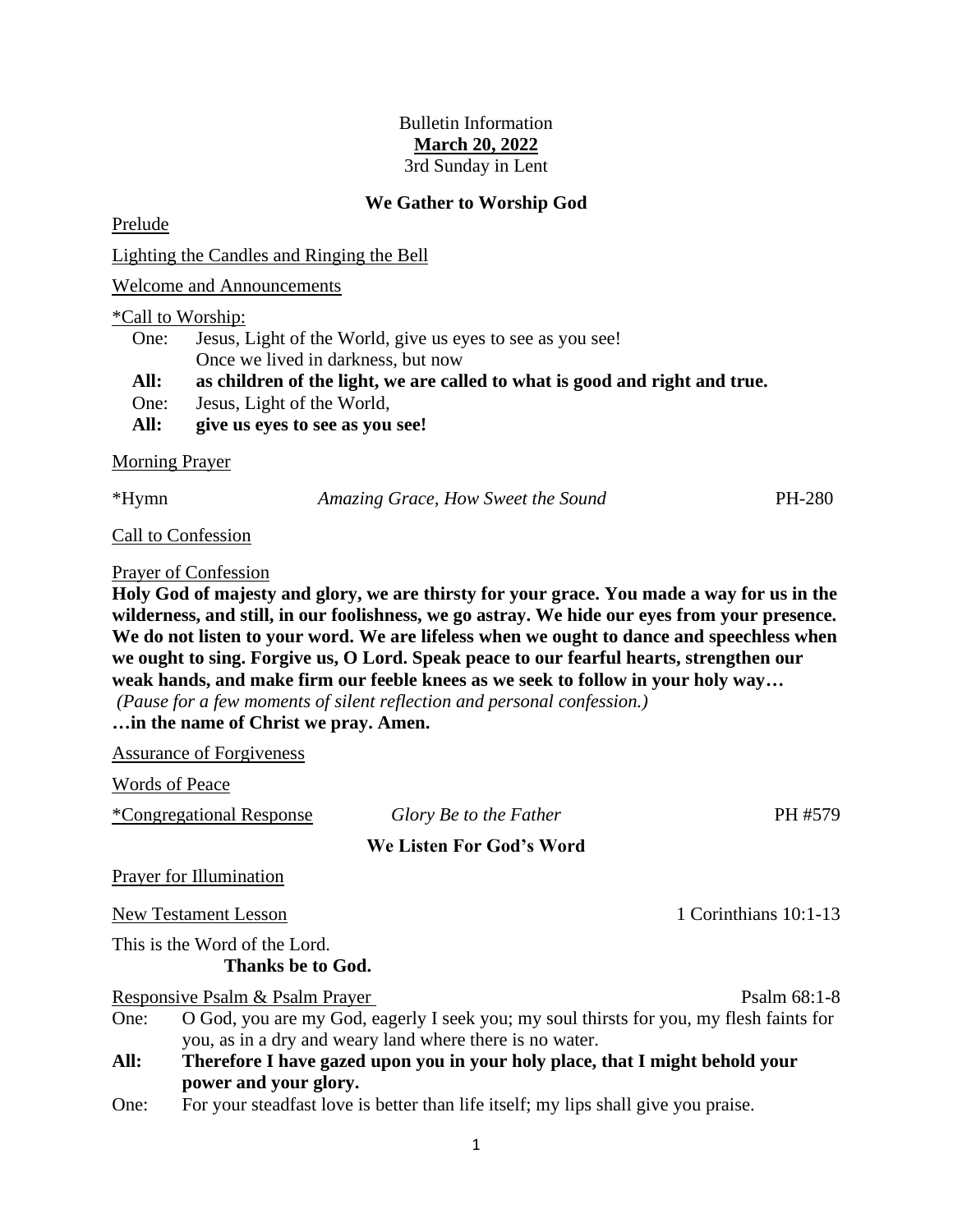**All: So will I bless you as long as I live and lift up my hands in your name.**

One: My spirit is content, as with the richest of foods, and my mouth praises you with joyful lips,

- **All: when I remember you upon my bed, and meditate on you in the night watches.**
- One: For you have been my helper, and under the shadow of your wings I will rejoice.

**All: My whole being clings to you; your right hand holds me fast.**

One: Creator of unfailing light, deep within our hearts we long for your presence. Give us the light of your steadfast love, that our lives may proclaim your goodness, our work give you honor, and our voices bless you forever, through Jesus Christ, our Savior and Lord. **Amen.**

Old Testament Lesson Isaiah 35:4-7a This is the Word of the Lord. **Thanks be to God.** Gospel Lesson John 9:1-41 This is the Word of the Lord. **Thanks be to God.** Sermon *Here's Mud in Your Eye*

| ~~******                                    |                            |        |
|---------------------------------------------|----------------------------|--------|
|                                             | We Respond to God's Word   |        |
| *Hymn                                       | Breath on Me Breath of God | PH-316 |
| Prayers of the People and the Lord's Prayer |                            |        |
|                                             |                            |        |

**Our Father who art in heaven, hallowed by thy name. Thy kingdom come, thy will be done, on earth as it is in heaven. Give us this day our daily bread; and forgive us our debts, as we forgive our debtors; and lead us not into temptation, but deliver us from evil. For thine is the kingdom and the power and the glory, forever. Amen.**

Cross Reflection Invitation to the Offering **Offering** \*Congregational Response *Doxology* \*Prayer of Dedication \*Affirmation of Faith *Apostles' Creed* **I believe in God the Father Almighty, Maker of heaven and earth, And in Jesus Christ his only Son our Lord; who was conceived by the Holy Ghost, born of the Virgin Mary, suffered under Pontius Pilate, was crucified, dead, and buried; he descended into hell, the third day he rose again from the dead; he ascended into heaven, and sitteth on the right hand of God the Father Almighty; from thence he shall come to judge the quick and the dead. I believe in the Holy Ghost; the holy catholic church;** 

**the communion of saints; the forgiveness of sins;**